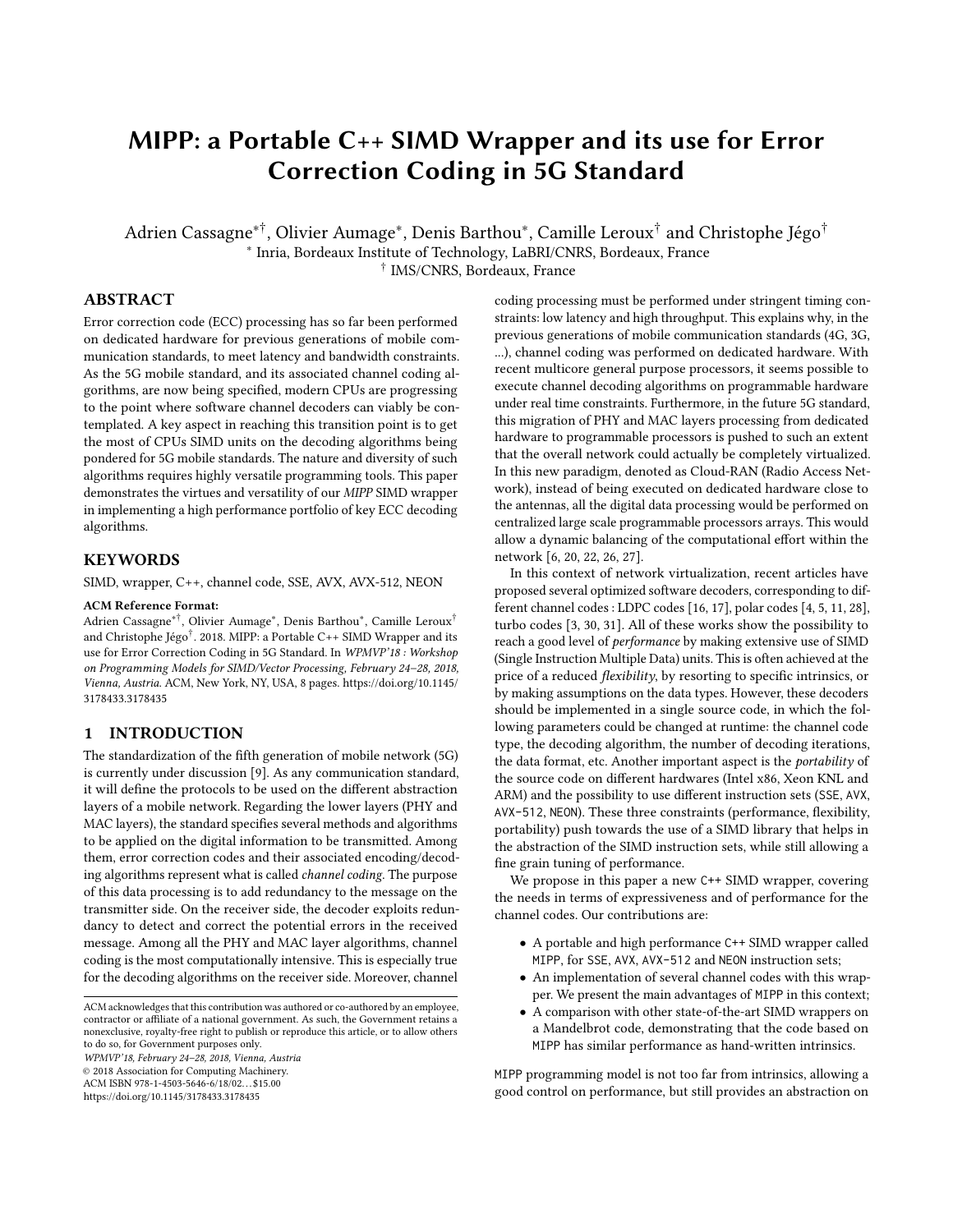the basic types used in vectors (ranging from double to byte) and complex operations (parametric reductions, log, exponential, ...).

## 2 PROPOSED WRAPPER

The MyIntrinsics++ library (MIPP) is a portable wrapper for SIMD intrinsics written in the C++ language. It relies on C++ compile-time template specialization techniques to replace supported generic functions with inline calls to their intrinsics counterpart, for a given instruction set. While MIPP is mostly written in C++98, it still requires C++11-compliant compiler due to the use of convenient features such as the auto and using keywords. MIPP is Open-source (under the MIT license) and the full code is available on  $\text{GitHub}^1$  $\text{GitHub}^1$ .

MIPP provides two application programming interface levels. The Low Level Interface (low) implements a basic, thin abstraction layer on top of the intrinsics. The Medium Level Interface (med.), built on top of MIPP low, abstracts away more details to lessen the effort from the application programmer by relying on object encapsulation and operator overloading.

#### 2.1 Low Level Interface

MIPP low is built around a unified mipp:: reg type that abstracts vector registers. The vector register type represents hardware registers independently of the data type of the vector elements. MIPP uses the longest native vector length available on the architecture. This design choice preserves programmer flexibility, for instance in situations such as mixing fixed-point and floating-point operations. MIPP also defines a mask register type mipp: : msk, which either directly maps to real hardware masks on instruction sets that support it (such as AVX-512), or to simple vector registers otherwise.

MIPP low then defines a set of functions working with mipp::reg and mipp::msk, organized into eight families: memory accesses, shuffles, bitwise boolean arithmetic, integer operations, float. operations, mathematical functions, reductions, and mask operations.

In the AVX-512 instruction set, one regular vector operation plus one masking operation can be performed in one CPU clock cycle. For instance, the following instruction performs "m ? a+b : src", an addition and a masking operation:

\_\_m512 \_mm512\_mask\_add\_ps(\_\_m512 src, \_\_mmask16 m,  $\_m512$  a,  $\_m512$  b);

MIPP natively supports such operations with the mipp:: mask function. The previous example becomes in MIPP:

mipp::mask<float,mipp::add<float>>(m, src, a, b);

For instruction sets without masking support, the mipp::mask call is expanded as an operation and a blend instead.

## 2.2 Medium Level Interface

The MIPP Medium Level Interface (MIPP med.) provides additional expressiveness to the programmer. mipp::reg and mipp::msk basic types are encapsulated in mipp::Reg<T> and mipp::Msk<N> objects, respectively. The T and N template parameters correspond to the type and the number of elements inside the vector register and the mask register, respectively. One can notice that in these register objects are typed, unlike the MIPP low register basic type. It avoids to write the type when a MIPP function is called. The function

#### Listing 1: Medium Level Interface encapsulation.

```
1 template <typename T>
2 class Reg {
3 mipp:: reg r; // the register type from MIPP low
4 Reg ( const T * ptr ) : r ( mipp :: load <T >( ptr )) {}
5 inline Reg<T> add(const Reg<T> r) const {
6 return mipp::add <T > (r, r, r);
\,78 inline Reg<T> operator + ( const Reg<T> r) const {
9 return this ->add(r);
10 } /* ... */
11 };
```
type can then be directly selected from the parameter type. Listing [1](#page-1-1) illustrates the template-based encapsulation, which enables MIPP to override common arithmetic and comparison operators.

MIPP med. also simplifies register loading and initialization operations. The constructor of the mipp::Reg object will call the mipp::load function automatically. Thus, a load in MIPP low:

mipp::reg a = mipp::load<float>(aligned\_ptr); can be simplified into:

mipp::Reg<float> a = aligned\_ptr;

with MIPP med. level. An initializer list can be used with a MIPP med. vector register:

 $mipp::Reg < float > a = \{1.f, 2.f, 3.f, 4.f\};$ 

Likewise, a scalar assigned to a vector sets all elements to this value.

## <span id="page-1-2"></span>2.3 Implementation Details

MIPP targets SSE2, SSE3, SSSE3, SSE4.1, SSE4.2, AVX, AVX2, FMA3, KNCI, AVX-512F and AVX-512BW instruction sets on x86 and related architectures, as well as NEON, NEONv2, NEON64 and NEON64v2 on ARM. It can easily be extended to other instruction sets.

MIPP selects the most recent instruction set available at compile time. For instance, a code compiled with the -march=avx flag of the GNU GCC compiler uses AVX instructions even if the architecture supports SSE as well. The vector register size is determined by the instruction set and the data type. A dedicated function returns the number of elements in a MIPP register:

constexpr int n = mipp::nElmtsPerRegister<T>();

A shortened version is also defined as: mipp::N<T>(). Whenever vectorization takes place in loops, MIPP's philosophy is to change the stride of the loop from one to the size of registers. The stride can be statically determined with the mipp::N<T>() function. If the loop size is not a multiple of the registers size, 1) a sequential tail loop can be implemented to compute the remaining elements, 2) the padding technique can be implemented to force the loop size to be a multiple of the vector registers.

When the instruction set cannot be determined, MIPP med. falls back on sequential instructions. In this case, MIPP does not use any intrinsic anymore. However, the compiler vectorizer still remains effective. This mode can also be selected by the programmer with the MIPP\_NO\_INTRINSICS macro.

MIPP supports the following data types: double, float, int64\_t, int32\_t, int16\_t and int8\_t. It also supplies an aligned memory allocator, to be used with types such as the std::vector<T,A> vector container from the C++ standard library (where T is the vector element type and A the allocator). The alignment requirements are

<span id="page-1-0"></span><sup>1</sup> MIPP source code:<https://github.com/aff3ct/MIPP>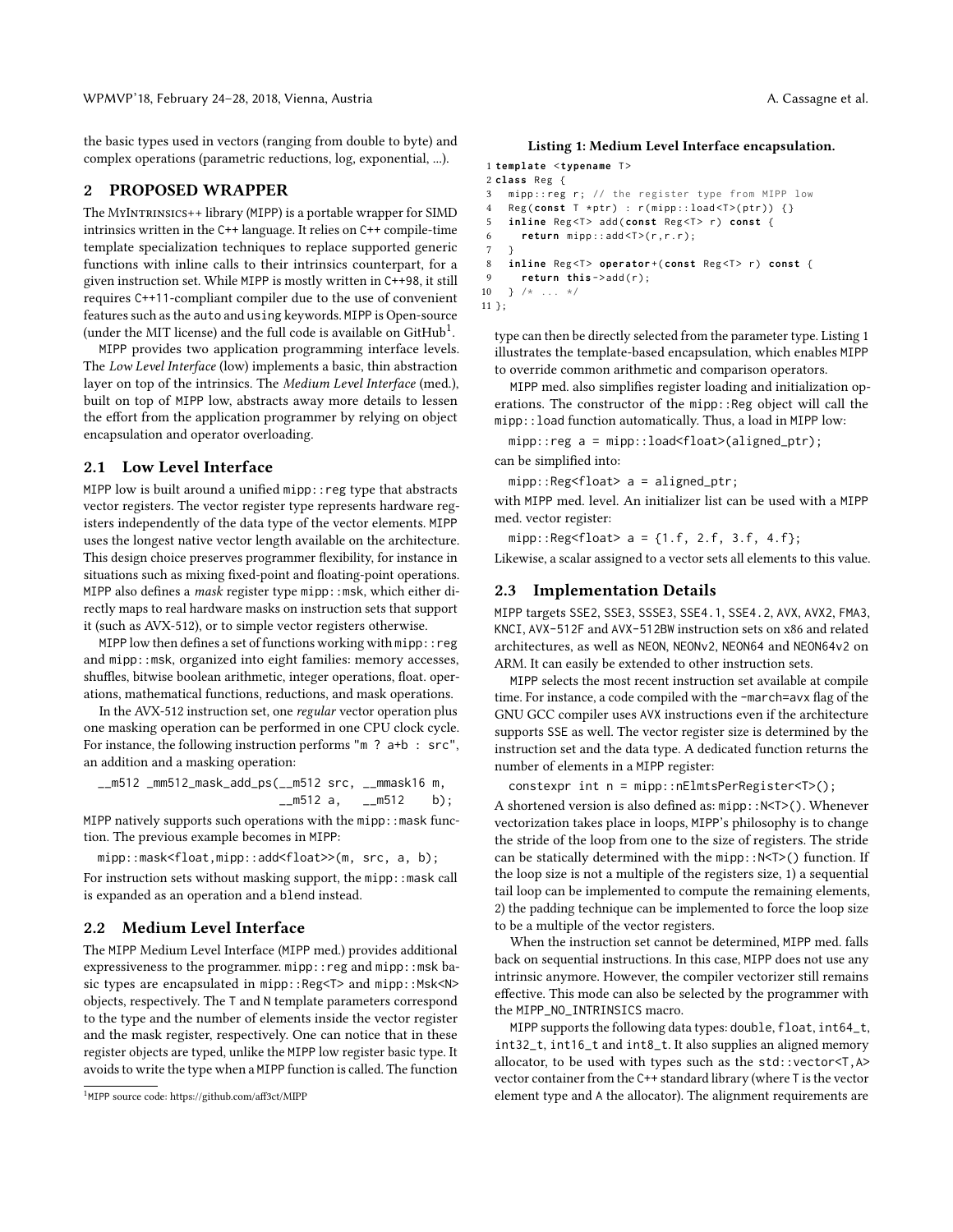not guaranteed by the default C++ memory allocator. The MIPP memory allocator can be used as follows:

std::vector<T,mipp::allocator> aligned\_data;

and shortened like this: mipp::vector<T>.

MIPP comes with a comprehensive unitary test suite to validate new instruction set ports and new feature implementations. It has successfully been tested with the following minimum compiler versions: g++-4.8, clang++-3.6, icpc15 and msvc14.0.

MIPP implements a generic reduction operator based on a reduction tree, which would be tedious to write by the application programmer, due to the sequence of heterogeneous shuffle instructions it implies. The computational complexity of this algorithm is  $O(log_2(N))$ , with N the number of elements in a register. It can<br>operate on minp : : reg. minp : : Peg<T> and std : : yector<T>. It can operate on mipp::reg, mipp::Reg<T> and std::vector<T>. It can also work on dynamically allocated arrays, provided the length of the array is a multiple of the vector register size. Since the function passed to the reduction operator is resolved at the compile time, the code remains efficient. Any function with the following prototype can be used as the reduction function:

mipp::Reg<T> func(mipp::Reg<T>, mipp::Reg<T>)

E.g., the code below computes the smallest element in a register:

 $mipp::Reg < float > r = {4.f, 2.f, 1.f, 3.f};$ 

float min = mipp::Reduction<mipp::min>::sapply(r);

The min scalar variable will be assigned 1.f as the result. For convenience, a set of functions is predefined, based on this generic reduction feature: hadd, hsub, hmul and hdiv.

#### 3 ERROR CORRECTION CODING IN 5G

It is now viable to implement channel coding algorithms on programmable processors under real time constraints. This kind of optimized software implementation could be used in some scenarios of the future 5G mobile communication standards. Beside the real time implementation, it is also necessary to predict the error correction capability of a channel code. To this end, the classical method is to use Monte Carlo simulations in which noise samples are added to the coded data in such a way that one can estimate the residual bit error rate after the channel decoding process. The generation of uncorrelated random data is a computationally intensive task and also requires optimization. In this section, we present several algorithms that will be used in future 5G communication systems together with a random sample generation algorithm and a quantizer used for simulation of communication systems. For each algorithm, a description of the MIPP-optimized implementation is provided. Some speedup measurements are given for different instruction sets. All the source codes are implemented in AFF3CT $^2$  $^2$ , an Open-source library dedicated to the channel coding.

## 3.1 Experimentation Protocol

Four architectures are considered for performance results, summarized in Table [1.](#page-2-1) The Cortex A15 is used to evaluate the NEON instruction set in 32-bit. The Cortex A72 is used to evaluate the 64 bit NEON instructions for Figure [3.](#page-6-0) The Core i5 is used for both SSE and AVX benchmarks. The Xeon Phi is used for AVX-512 instructions. Source codes are compiled with the GNU C++ 5 compiler using the

<span id="page-2-1"></span>Table 1: Specifications of the target processors.

| Name        | Exynos5422        | <b>RK3399</b>      | Core i5-5300U    | Xeon Phi 7230 |  |  |
|-------------|-------------------|--------------------|------------------|---------------|--|--|
| Year        | 2014              | 2016               | 2015             | 2016          |  |  |
| Vendor      | Samsung           | Rockchip           | Intel            | Intel         |  |  |
| Arch.       | ARM <sub>v7</sub> | ARM <sub>v</sub> 8 | <b>Broadwell</b> | Knights       |  |  |
|             | Cortex A15        | Cortex A72         |                  | Landing       |  |  |
| Cores/Freq. | $4/2.0$ GHz       | $2/1.6$ GHz        | $2/2.3$ GHz      | 64/1.3 GHz    |  |  |
| LLC         | 2 MB L2           | 1 MB L2            | 3 MB L3          | 32MB L2       |  |  |
| <b>TDP</b>  | $\sim$ 4 W        | $\sim$ 2 W         | 15 W             | 215 W         |  |  |

common flags: -O3 -funroll-loops. The additional architecture specific flags are: 1) -march=armv7-a -mfpu=neon-vfpv4 on Cortex A15, 2) -march=armv8-a on Cortex A72, 3) -msse4.2 for SSE or -mavx2 -mfma for AVX on Core i5, 4) -mavx512f -mfma on Xeon Phi. All experiments have been performed in single-threaded. All studied problem sizes fit into the last level cache (LLC) of CPUs. The references for the speedup computations are always sequential versions of the SIMD codes. Those reference versions can be autovectorized by the compiler, thus a reference version is compiled for each SIMD instruction set.

## <span id="page-2-3"></span>3.2 Box-Muller Transform

Monte Carlo simulations of digital communication systems provide an empirical way to evaluate error correction performance of the system. In this kind of simulations, the channel is modeled as a white Gaussian noise added to the encoded data. This noise generation can be split in two parts: 1) the uniformly-distributed random variable generation, 2) the transformation to a Gaussian random variable. An uniform noise can be generated by a pseudo random number generator (PRNG) like the Mersenne Twister 19937 (MT19937). Then, the Box-Muller method [\[2\]](#page-7-16) transforms uniformly distributed random numbers into normally distributed random numbers.

Suppose  $U_1$  and  $U_2$  are independent random variables uniformly distributed in ]0, 1]:

$$
z_1 = \sqrt{-2\log U_1 \cdot \cos(2\pi.U_2)}, \ z_2 = \sqrt{-2\log U_1 \cdot \sin(2\pi.U_2)}.
$$

Then,  $z_1$  and  $z_2$  are independent and normally distributed samples.

#### Listing 2: Box-Muller Transform MIPP kernel.

```
1 void BoxMullerTransform ( const std :: vector <float > & uniRand
2 std:: vector <float> & norRand) {
3 constexpr auto N = mipp :: N <float >();
4 const auto nElmts = uniRand . size ();
5 const auto twoPi = 2. f * 3.141592 f ;
6 for (auto i = 0; i < nElmts; i += N * 2) {
7 const auto u1 = mipp:: Reg <float>(& uniRand[ i]);
8 const auto u2 = mipp::Reg<float>(&uniRand[N +i]);
9 const auto radius = m \text{ input} : \text{sqrt}(m \text{ input}) : \text{log}(u1) \times -2. f);10 const auto theta = u2 * twoPi ;
11 mipp :: Reg <float > sintheta , costheta ;
12 mipp :: sincos ( theta , sintheta , costheta );
13 auto z1 = radius * costheta ;
14 auto z2 = radius * sintheta ;
15 z1.store (& norRand [ i ]):
16 z2.store (& norRand [N + i ]);
17 } }
```
Listing [2](#page-2-2) presents a MIPP implementation of the Box-Muller transform. uniRand is a vector of independent and uniformly distributed random numbers (for instance generated with the MT19937 PRNG).

<span id="page-2-0"></span><sup>2</sup>AFF3CT source code:<https://github.com/aff3ct/aff3ct>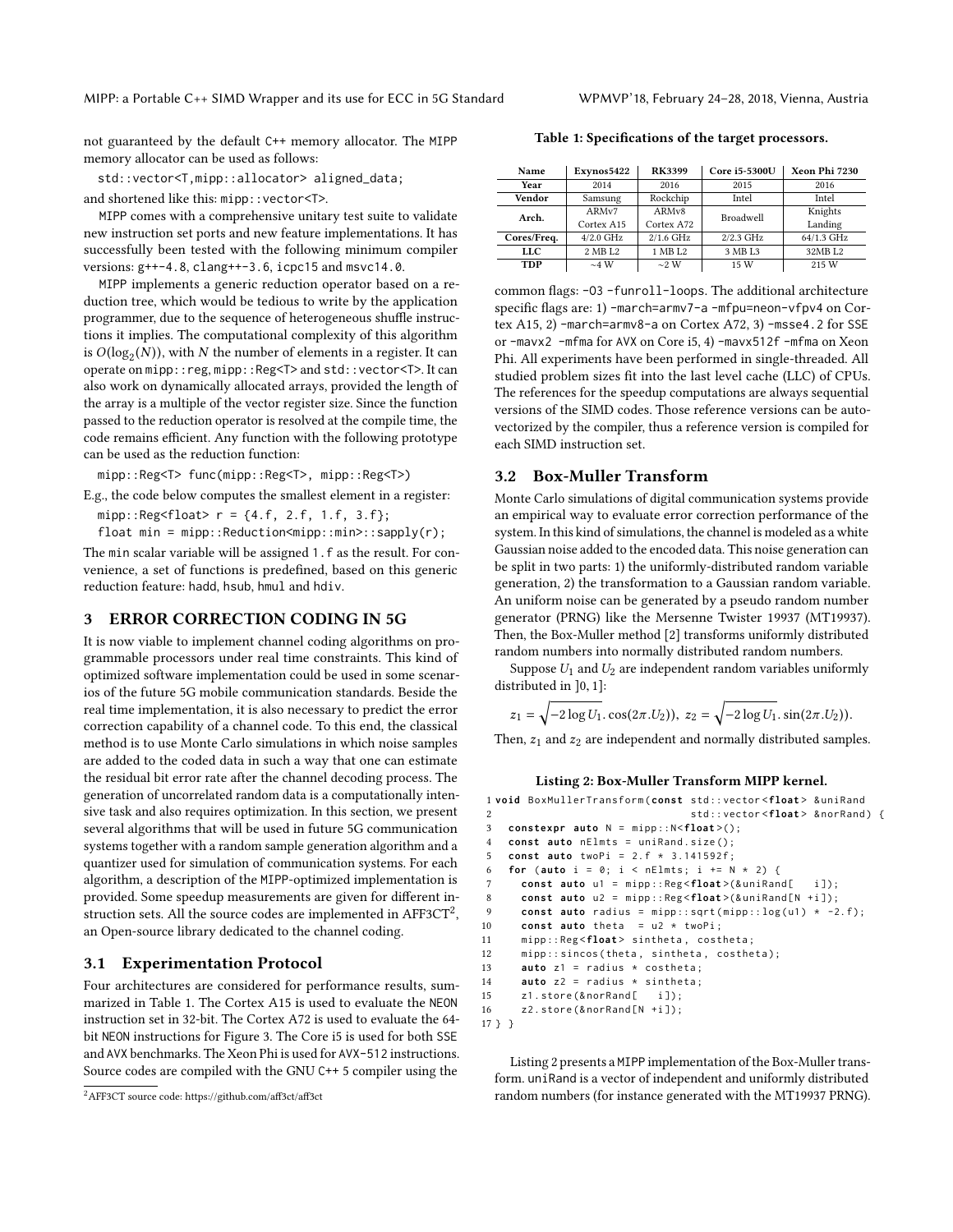<span id="page-3-0"></span>norRand is a vector of independent and normally distributed random numbers. The code stresses SIMD units with multiplications, mipp::sqrt and mipp::sincos calls.

Table 2: AWGN channel with **MIPP**.

|                  | <b>NEON</b>  | <b>SSE</b>   | <b>AVX</b>   | AVX-512       |
|------------------|--------------|--------------|--------------|---------------|
| <b>SIMD</b> size |              |              |              | 16            |
| $T/P$ (Mb/s)     | 40.9         | 107.4        | 178.3        | 95.1          |
| Speedup          | $\times$ 3.1 | $\times 2.3$ | $\times$ 4.2 | $\times$ 14.4 |
|                  |              |              |              |               |

The MIPP wrapper helps to write a readable code without sacrificing the performance. It also gives the opportunity to compile this same source code for various architectures. Table [2](#page-3-0) presents the measured speedups with the same MIPP code compiled for NEON, SSE, AVX and AVX-512, compared to the sequential code (can be auto-vectorized). It also shows the actual throughput (T/P) for each instruction set. The conversion of floating-point format from single precision to double precision only requires to replace the float keyword by double. The ability to switch seamlessly from one data type to another is clearly a strength of the MIPP library. In the source code of the AFF3CT library, the register type is based on a generic type name  $T$  (mipp::Reg $(T)$ ). This way the same source code can work on float or on double data types.

## 3.3 Quantizer

During the implementation of ECC decoders, a common step is to convert the floating-point representation into a fixed-point representation. This is necessary after the reception of the noisy channel information representing Logarithmic Likelihood Ratios (LLRs) and encoded as real values. The reduction of the LLRs precision (from 32 bits floating-point to 16 or 8 bits fixed-point) does not significantly affect error correction performance and provides more SIMD parallelism. The quantizer computes:

 $y_{s,v} = \min(\max(2^v \cdot y \pm 0.5, -2^{s-1} + 1), 2^{s-1} - 1),$ 

<span id="page-3-3"></span>with  $y$  the current floating-point value,  $s$  the number of bits of the quantized number, including  $v$  bits for the fractional part.

Table 3: Quantizer speedups with **MIPP**.

|                  | <b>NEON</b> | <b>SSE</b>    | <b>AVX</b>    |
|------------------|-------------|---------------|---------------|
| <b>SIMD</b> size | $4 - 16$    | $4 - 16$      | $8 - 32$      |
| $T/P$ (Mb/s)     | 300.6       | 3541.4        | 5628.3        |
| Speedup          | $\times4.6$ | $\times$ 15.6 | $\times$ 25.8 |
|                  |             |               |               |

The associate sequential code is presented in Listing [3.](#page-3-1) The code converts float (32-bit floating-point number) to int8\_t (8-bit signed integer). Although the scalar code is fairlty simple, the compiler fails to auto-vectorize the for-loop. MIPP allows to convert floating-point data types to integers with the mipp:: cvt function. It also compresses larger data types into shorter ones with the mipp::pack function. The MIPP code is presented in Listing [4.](#page-3-2) It performs explicit data types packaging, while in the sequential code, this operation is done implicitly by the (int8\_t) cast. Table [3](#page-3-3) presents the obtained speedups with MIPP. For this specific case study the speedups are significant for SSE and AVX. They are less

#### <span id="page-3-1"></span>Listing 3: Sequential implementation of the quantizer.

```
1 void scalarQuantizer ( const std :: vector < float > & Y1 ,
2 std :: vector < int8_t > & Y2 ,
3 const unsigned s, const unsigned v) {
4 const auto K = Y1 . size ();
5 const float factor = 1 << v ;
6 const float qMax = (1 \leq (s-2)) + (1 \leq (s-2)) -1;
7 const float qMin = -qMax;
8 for ( auto k = 0; k < K ; k ++) {
9 // q = 2^x v + v + - 0.510 float q = std::round(factor * Y1[k]);
11 // saturation
12 Y2 [k] = (int8_t)std::min(std::max(q, qMin), qMax);
13 } }
```
#### Listing 4: SIMD implementation of the quantizer.

```
1 void SIMDQuantizer ( const std :: vector < float > & Y1 ,
2 std :: vector < int8_t > & Y2 ,
3 const unsigned s, const unsigned v) {
4 constexpr auto N = mipp :: nElReg <float >();
5 const auto K = Y1 . size ();
6 const auto factor = mipp :: Reg <float >(1 << v );
7 const float qMax = (1 \leq (s-2)) + (1 \leq (s-2)) -1;8 const float aMin = -aMax:
9 for ( auto k = 0; k < K ; k += 4 * N ) {
10 // implicit loads and q = 2^y \times y + -0.511 auto q32_0 = mipp::round(factor * & Y1[k + 0*N]);
12 auto q32_1 = mipp::round(factor * & Y1[k + 1*N]);
13 auto q32_2 = mipp::round (factor * & Y1 [k + 2* N]);
14 auto q32_3 = mipp::round(factor * 8Y1[k + 3*N]);15 // convert float to int32_t
16 auto q32i_0 = mipp :: cvt < int32_t >( q32_0 );
17 auto q32i_1 = mipp :: cvt < int32_t >( q32_1 );
18 auto q32i_{-}2 = mipp::cvt<sup>2</sup>int32_t>(q32_{-}2);19 auto q32i_3 = mipp :: cvt < int32_t >( q32_3 );
20 // pack four int32_t in two int16_t
21 auto q16i_0 = mipp :: pack < int32_t , int16_t >( q32i_0 , q32i_1 );
22 auto q16i_1 = mipp :: pack < int32_t , int16_t >( q32i_2 , q32i_3 );
23 // pack two int16_t in one int8_t
24 auto q8i = mipp :: pack < int16_t , int8_t >( q16i_0 , q16i_1 );
25 // saturation
26 auto q8is = mipp::sat(q8i, qMin, qMax);
27 q8is . store (& Y2 [ k ]);
28 } }
```
important with the NEON instruction set but still non-negligible. We do not provide results for AVX-512, since an AVX-512BW compatible CPU would be required and the Xeon Phi is not.

## 3.4 LDPC Codes Decoding

LDPC codes is a family of channel codes that is well spread in current digital communication systems. They have been chosen in many communication standards (Wifi, WiMAX, DVB-S2, 10Gbps Ethernet, etc.). They were also selected for the future 5G standard data transport.

In this section the Min-Sum decoder for LDPC codes is presented. As shown in Figure [1,](#page-4-0) an LDPC code can be represented in the form of a Tanner graph. The circles, denoted as variable nodes, represent the LLRs (the noisy estimation of the bits in the received frames). The squares, denoted as parity check nodes, represent the parity constraints that the variable nodes have to verify. For instance, the check node  $a$  (CN<sub>a</sub>) is connected to the variable nodes 1, 4, 5, 7 and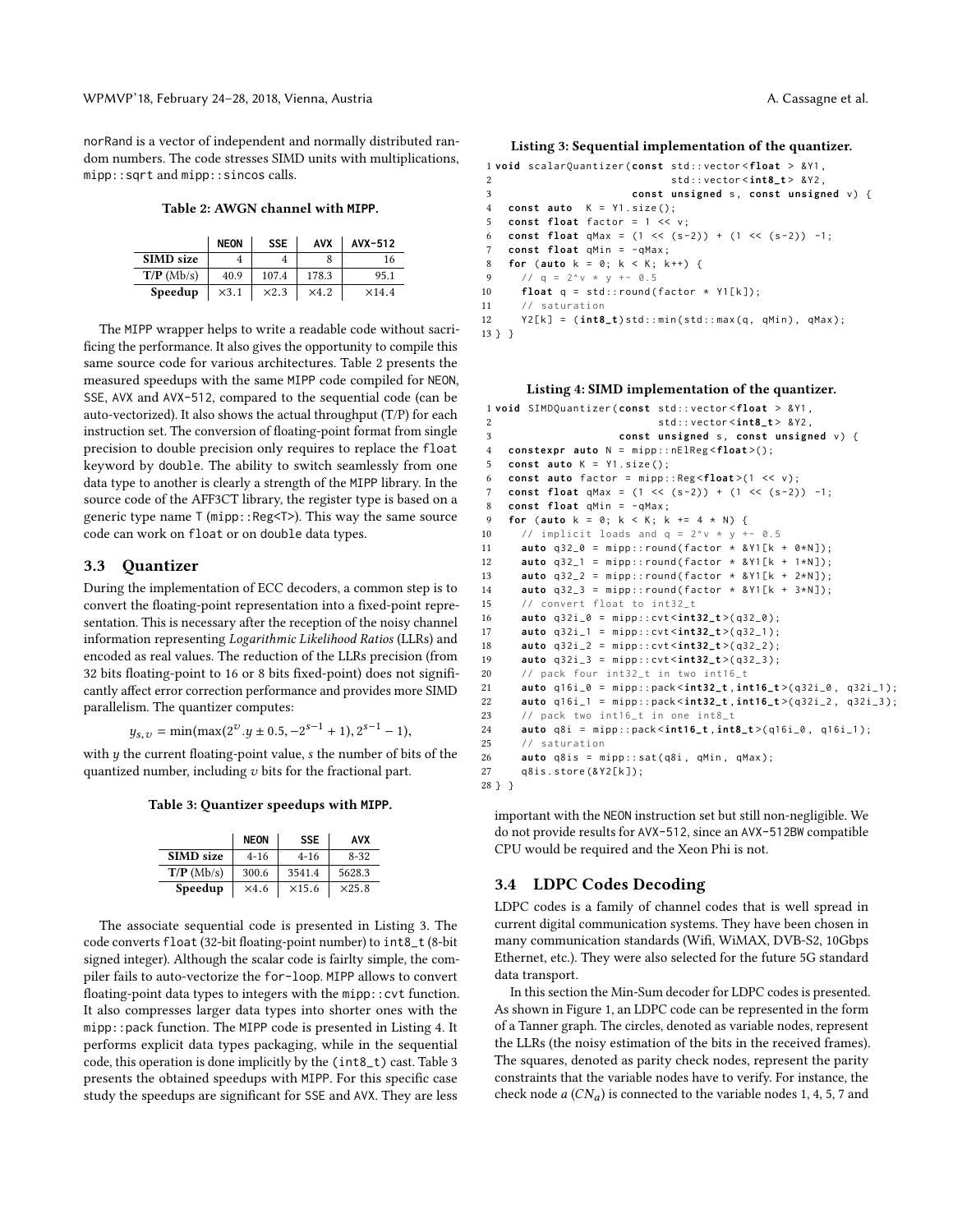<span id="page-4-0"></span>

#### Figure 1: Tanner graph of a simple parity check H matrix

8 ( $VN_1, VN_4, VN_5, VN_7, VN_8$ ). It means that the corresponding bits  $U_1, U_4, U_5, U_7, U_8$  have to respect a parity constraint:  $U_1 \oplus U_4 \oplus U_5 \oplus$  $U_7 \oplus U_8 = 0$ . A codeword is valid only if it respects all the parity constraints defined by the check nodes. The LDPC code can be also represented by a parity check matrix:

| $H = \begin{bmatrix} 1 & 0 & 0 & 1 & 1 & 0 & 1 & 1\\ 0 & 1 & 1 & 0 & 0 & 1 & 1 & 0\\ 1 & 0 & 1 & 0 & 0 & 1 & 0 & 1\\ 0 & 1 & 0 & 1 & 1 & 0 & 1 & 0 \end{bmatrix}.$ |  |  |  |  |  |
|--------------------------------------------------------------------------------------------------------------------------------------------------------------------|--|--|--|--|--|
|                                                                                                                                                                    |  |  |  |  |  |
|                                                                                                                                                                    |  |  |  |  |  |
|                                                                                                                                                                    |  |  |  |  |  |

The Min-Sum decoder is an iterative message passing algorithm based on the Tanner graph representation. Probabilistic messages (M) are exchanged between the variable nodes and check nodes iteratively. Variable nodes and check nodes apply an update rule to compute the outgoing messages from the incoming messages. In this section, the Min-Sum update rule is considered as well as an horizontal layered scheduling. The original version of the Min-Sum algorithm works on floating-point values, but it has been shown that fixed-point simplifications have very similar decoding performance. Moreover, a fixed-point representation enables to pack more elements into SIMD registers.

<span id="page-4-2"></span>Table 4: LDPC decoder speedups with **MIPP**.

|                  | <b>NEON</b>  | <b>SSE</b>   | AVX           |
|------------------|--------------|--------------|---------------|
| <b>SIMD</b> size | 8            |              | 16            |
| $T/P$ (Mb/s)     | 8.3          | 30.3         | 53.2          |
| Speedup          | $\times$ 9.7 | $\times 8.8$ | $\times$ 15.2 |

Listing [5](#page-4-1) shows a 16-bit fixed-point LDPC decoder. This decoder works on several frames at once. Each element of the SIMD registers corresponds to an element of a specific frame. This approach is called the inter-frame vectorization. This strategy maximizes decoder throughput at the expense of latency. Notice that the data type can be switched from int16\_t to int8\_t, int32\_t, float or double. This MIPP feature is important for digital communication: adapting the data type without changing the source code enables to address varying constraints with a single source code. Table [4](#page-4-2) presents speedups obtained with MIPP. Ten iterations are performed and a stop criterion was implemented for the tests based on parity check constraints (not shown in Listing [5\)](#page-4-1). The H matrix comes from the IEEE 802.3an standard (10Gbps Ethernet). Speedups are close to the SIMD width. In NEON and SSE they even exceed it. Such result can be explained by an optimized memory management compared to the sequential version of the code.

<span id="page-4-1"></span>Listing 5: LDPC decoder implementation with **MIPP**.

```
1 void DecBP ( const std :: vector < std :: vector <int > > & H
2 std :: vector < mipp :: Reg < int16_t > > & VN
3 std :: vector < mipp :: Reg < int16_t > > &M ,
4 std :: vector < mipp :: Reg < int16_t > > & C
5 const unsigned nIte) {
6 constexpr auto N = mipp :: nElReg < int16_t >();
7 const auto max = std :: numeric_limits < int16_t >:: max ();
8 const auto zeroMsk = mipp:: Msk<N>(false);
9 const auto zero = mipp :: Reg < int16_t >(0);
10 for ( auto i = 0; i < nIte ; i ++) {
11 auto mRead = 0 , mWrite = 0;
12 for ( auto c = 0; c < H . size (); c ++) {
13 auto sign = zeroMsk ;
14 auto min1 = mipp :: Reg < int16_t >( max );
15 auto min2 = mipp :: Reg < int16_t >( max );
16 for (auto v = 0; v < H[c]. size(); v^{++}) {
17 C[V] = VN[H[C][V]] - M[mRead++];18 auto cabs = mipp::abs(C[v]);
19 auto ctmp = min1 ;
20 sign \uparrow = mipp::sign(C[v]);<br>
21 min1 = mipp::min(min1,min1 = min2 : min(min1, \ldots)22 min2 = mipp::min(min2, mipp::max(cabs, ctmp));
23 }
24 auto cst1 = mipp::blend(zero, min2, zero > min2);
25 auto cst2 = mipp::blend(zero, min1, zero > min1);
26 for ( auto v = 0; v < H [ c ]. size (); v ++) {
27 auto cval = C [ v ];
28 auto cabs = mipp:: abs ( cval );
29 auto cres = mipp::blend(cst1, cst2, cabs == min1);
30 auto csig = sign ^ mipp :: sign ( cval );
31 cres = mipp::copysign(cres, csig);
32 M[mWrite ++] = cres;
33 VN[H[c][v]] = C[v] + cres;
34 } } } }
```
## <span id="page-4-4"></span>3.5 Polar Codes Decoding

Polar codes have been introduced by Arıkan in 2008 [\[1\]](#page-7-17). They have also been selected as channel codes in the future 5G standard to improve the reliability of the data control channels. We present the Successive Cancellation (SC) polar decoding algorithm. As Min-Sum for LDPC codes, SC decoding is also a message passing algorithm. Here, messages propagate on a binary tree in a depth-first scheduling. Figure [2](#page-4-3) shows a polar code tree representation. Descending messages are LLRs, ascending messages are bits. Each node applies

<span id="page-4-3"></span>

Figure 2: Tree representation of the SC polar decoding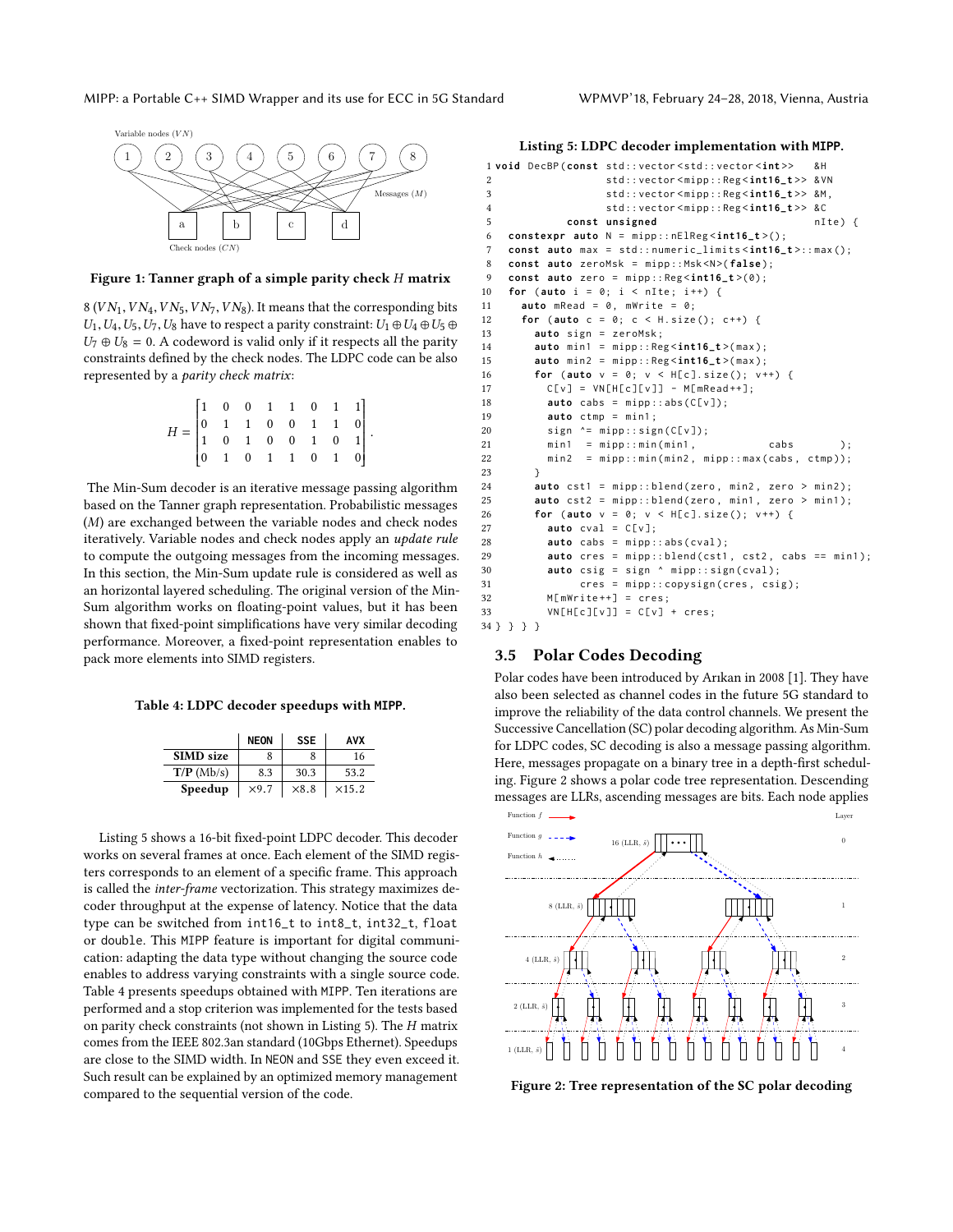<span id="page-5-0"></span>Listing 6: MIPP implementations of  $f$ ,  $q$  and  $h$  functions.

```
1 mipp :: Reg < int8_t > f_simd ( const mipp :: Reg < int8_t > & la ,
2 const mipp :: Reg < int8_t > & lb ) {
3 auto abs_min = mipp::min(mipp::abs(la), mipp::abs(lb));
4 auto sign = mipp::sign(la ^ lb);
5 return mipp::neg(abs_min, sign);
6 }
7 mipp :: Reg < int8_t > g_simd ( const mipp :: Reg < int8_t > & la ,
8 const mipp:: Reg<int8 t> & lb,
9 const mipp :: Reg < int8_t > & sa ) {
10 return mipp::neg(la, sa) + lb;
11 }
12 mipp :: Reg < int8_t > h_simd ( const mipp :: Reg < int8_t >& sa ,
13 const mipp :: Reg < int8_t >& sb ) {
14 return sa ^ sb ;
15 }
```
an update rule on the messages. When going down to the left, rule  $\bar{f}$ is applied; when going down to the right, rule  $q$  is applied, when going up, rule h function is applied:

$$
\begin{cases}\nf(\lambda_a, \lambda_b) &= \text{sign}(\lambda_a \lambda_b) . \min(|\lambda_a|, |\lambda_b|) \\
g(\lambda_a, \lambda_b, \hat{s}_a) &= (1 - 2\hat{s}_a)\lambda_a + \lambda_b \\
h(\hat{s}_a, \hat{s}_b) &= (\hat{s}_a \oplus \hat{s}_b, \hat{s}_b)\n\end{cases}
$$

The number of elements to compute per node is halved from one layer to the next. E.g. in Layer 1, 8 independent elements can be computed in the  $f, g, h$  functions while in the Layer 2, there are only 4 independent elements to compute by node. Listing [6](#page-5-0) presents an 8 bit fixed-point SIMD implementation of rules  $f, q, h$ . They compute multiple elements in the same frame to exploit the intra-frame parallelism. This strategy has a lower throughput than inter-frame strategy but it also a lower latency. It is constrained by the decoding algorithm, which has a limited intrinsic parallelism. Indeed, at some point in the lowest layers of the tree, there is not enough parallelism anymore, and sequential  $f, g, h$  functions have to be used instead. As for the LDPC decoder, the data type of the SC decoder can be switched from int8\_t to int16\_t, int32\_t, float or double.

<span id="page-5-1"></span>Table 5: SC decoder speedups with **MIPP**.

|                  | <b>NEON</b>  | <b>SSE</b>  | <b>AVX</b>   |
|------------------|--------------|-------------|--------------|
| <b>SIMD</b> size | 16           | 16          | 32           |
| $T/P$ (Mb/s)     | 148.7        | 528.3       | 483.0        |
| Speedup          | $\times$ 3.1 | $\times4.4$ | $\times$ 3.8 |
|                  |              |             |              |

In typical SC applications, some tree cuts can be applied statically out of the decoder selected parameters. Such tree cut instances significantly reduce the number of traversed nodes in the low levels of the tree, where parallelism is low. Such a tree cut version (Fast-SSC [\[12\]](#page-7-18)) has been used for the experiments presented here. Table [5](#page-5-1) shows the obtained speedups. This time, even if the potential parallelism is high (16 for NEON and SSE, 32 for AVX), the measured speedups does not exceed 4.4, due to the remaining low parallelism nodes. Also the sequential implementation of the code has been almost fully auto-vectorized. The SSE code performs better than the AVX one, because of the nature of the algorithm. Actually, using larger SIMD registers is good for nodes with enough parallelism, but this reduces the total number of nodes which can be effectively vectorized. In these sub-optimal cases, the SIMD loads

and stores cannot be aligned anymore and sometime a sequential code replaces the SIMD implementation. As a consequence, for the selected codewords, it is more advantageous to use SSE than AVX.

# 4 RELATED WORKS

Many SIMD programming solutions have been surveyed in [\[24\]](#page-7-19) to take advantage of modern instruction sets. The existing alternatives can be decomposed into three main models: 1) intrinsics or assembly code; 2) dedicated language; and 3) dedicated library. The intrinsics or assembly approaches are non-portable, low-level solutions which target specific architectures. They offer maximum control to take advantage of instruction set specificities, and to fine tune register usage. However, it is quite difficult to develop and maintain a lowlevel code in the long run. Some languages have been designed to provide programmers with SIMD programming constructs. Many of them are based on general purpose languages extended with some kinds of annotation mechanism (e.g. pragmas) such as OpenMP [\[21\]](#page-7-20), Cilk Plus [\[25\]](#page-7-21) or ispc [\[23\]](#page-7-22). They offer higher expressiveness, better portability and generally more readable code, at the expense of less programmer control, and vectorization performance. More specialized languages, such as OpenCL [\[13\]](#page-7-23), enable the programmer to retain more control, as the counterpart of writing some more specific code. In this paper, the focus is given to the library approach since we want to maximize performance, maximize portability and deal with existing C++ codes. In order to let the compiler inline library calls, which is critical for the intended SIMD programming model purpose, such library are usually header-only. Thus, we refer to them as wrappers instead of libraries.

## 4.1 **C++** SIMD Wrappers

Table [6](#page-6-1) compares various SIMD wrappers. It aims to present an overview of some prominent solutions, though it is by no means exhaustive due to the richness of the SIMD wrapper landscape. Some of the wrappers presented, such as MIPP, Vc, Boost.SIMD, VCL and T-SIMD, have been designed in an academic research context. Some others, simdpp and xsimd, appear to be standalone development efforts by individual programmers or maintainers. Proprietary, closedsource solutions also exist on the market, such as bSIMD, which is an extended version of Boost.SIMD, or the commercial version of VCL. The Instruction Set column is broken up into five families among the most widely available on the market: NEON, SSE, AVX, AVX-512 and AltiVec. For the sake of conciseness, we choose not to list all the instruction sets "sub-variants" (such as SSE2, SSE3, etc). simdpp et bSIMD propose the most comprehensive instruction set compatibility. At the other end of the range, xsimd and Boost.SIMD only support Intel SIMD instruction sets. The Data Type column of the table summarizes the supported vector element types and precisions. In their public version, and at the time of writing, Vc does not support 8-bit integers, xsimd does not support 8-bit and 16-bit integers and T-SIMD does not support 64-bit data types, to the best of our knowledge. The Features column highlights some additional characteristics. The Math Func. column indicates which wrapper supports additional mathematical sub-routines, not necessarily available as native CPU instructions (exponential, logarithm, trigonometric functions for instance), and required by algorithms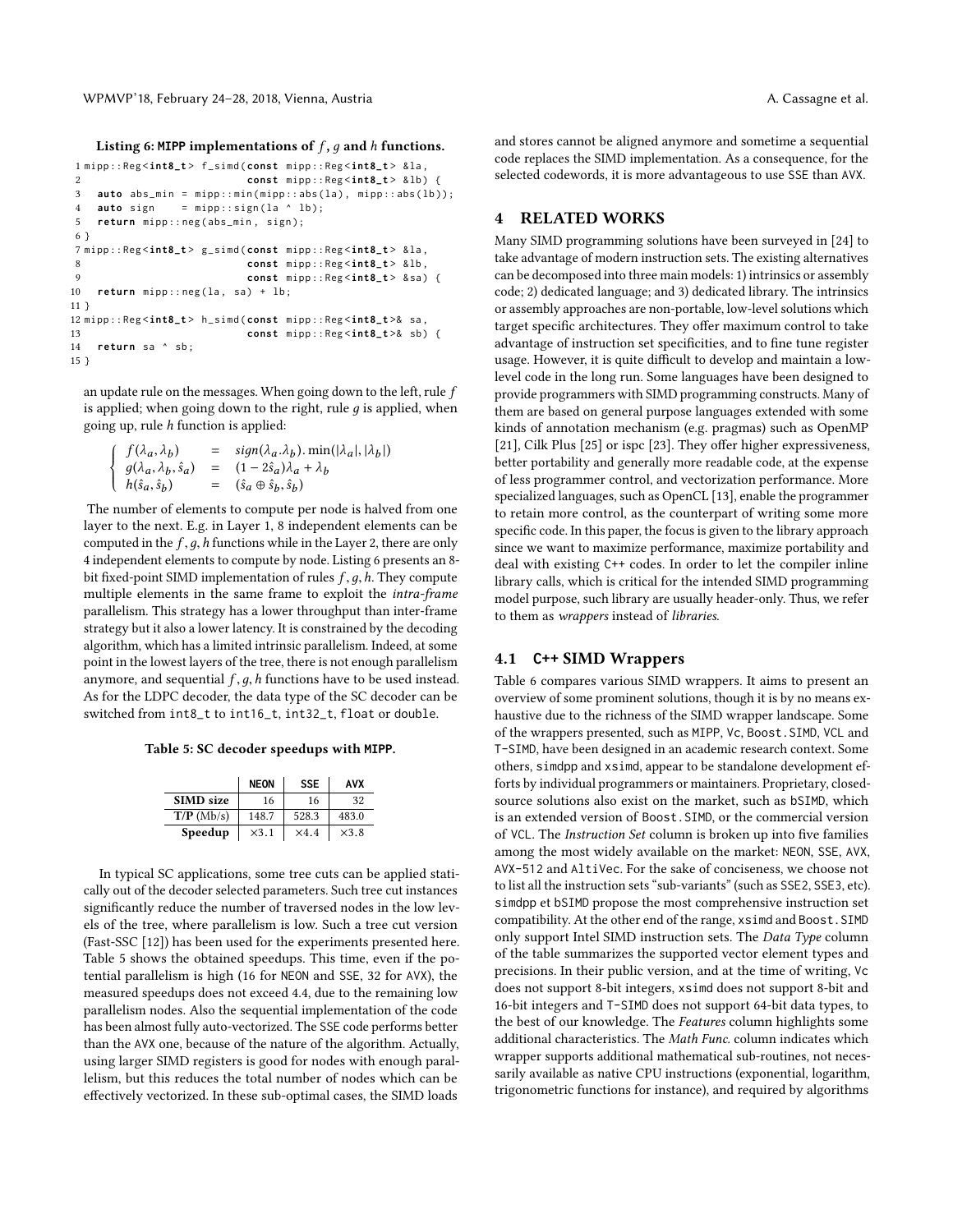<span id="page-6-1"></span>

| <b>General Information</b> |             |                 |              | <b>Instruction Set</b> |            |                      |                      | Data Type   |                      |    |       |         | <b>Features</b> |      |       |       |               |       |
|----------------------------|-------------|-----------------|--------------|------------------------|------------|----------------------|----------------------|-------------|----------------------|----|-------|---------|-----------------|------|-------|-------|---------------|-------|
| Name                       |             | Ref.            | <b>Start</b> | License                | <b>SSE</b> | <b>AVX</b>           | $AVX-512$            | <b>NEON</b> | AltiVec              |    | Float | Integer |                 | Math | $C++$ | Test  |               |       |
|                            |             |                 | Year         |                        | $128$ -bit | 256-bit              | 512-bit              | $128$ -bit  | $128$ -bit           | 64 | 32    | 64      | 32              | 16   | 8     | Func. | Technique     | Suite |
|                            | <b>MTPP</b> | $-$             | 2013         | MIT                    |            |                      |                      |             |                      |    |       |         |                 |      |       |       | Op. overload. |       |
|                            | VCL         | [10]            | 2012         | <b>GNU GPL</b>         |            |                      |                      |             | $\ddot{\phantom{0}}$ |    |       |         |                 |      |       |       | Op. overload. | N/A   |
|                            | simdpp      | [14]            | 2013         | <b>Boost Software</b>  |            |                      |                      |             |                      |    |       |         |                 |      |       | A     | Expr. templ.  |       |
|                            | T-SIMD      | $[19]$          | 2016         | Open-source            |            |                      |                      |             |                      |    |       |         |                 |      |       | ^     | Op. overload. | N/A   |
| ≘                          | Vc          | $\overline{15}$ | 2012         | BSD-3-Clause           |            |                      |                      |             |                      |    |       |         |                 |      |       |       | Op. overload. |       |
| н                          | xsimd       | [18]            | 2014         | BSD-3-Clause           |            |                      |                      |             |                      |    |       |         |                 |      |       |       | Op. overload. | N/A   |
|                            | Boost.SIMD  | [8]             | 2012         | <b>Boost Software</b>  |            | $\ddot{\phantom{0}}$ | $\ddot{\phantom{0}}$ |             | $\ddot{\phantom{0}}$ |    |       |         |                 |      |       |       | Expr. templ.  |       |
|                            | bSIMD       | [7]             | 2017         | Non-free               |            |                      |                      |             |                      |    |       |         |                 |      |       |       | Expr. templ.  |       |

Table 6: Comparison of various SIMD wrappers.

<span id="page-6-0"></span>

Figure 3: Speedups over the Mandelbrot naive auto-vectorized implementation

such as the Box-Muller Transform (see Section [3.2\)](#page-2-3). The C++ Technique column indicates whether the wrapper is designed as an expression template framework, or whether it relies on operator overloading techniques. The expression template feature is a powerful technique to automatically drive the rewriting of whole arithmetic expressions into SIMD hardware instructions or instruction sequences. For instance if the user writes  $d = a * b + c$ , the wrapper can automatically match a fused multiply and add instruction (FMA). Boost.SIMD and bSIMD extensively use this technique [\[7,](#page-7-30) [8\]](#page-7-29). The drawbacks are that the source code complexity of the wrapper is dramatically increased. Boost.SIMD and bSIMD have a dependency on the Boost framework to build, and currently available C++ compilers produce huge amounts of arcane error messages at the slightest mistake in the end user program. For these reasons, we decided not to base MIPP on the expression template technique. As mentioned in Section [2.3,](#page-1-2) maintaining SIMD wrappers, and porting them to new instruction sets is error prone by nature, due to the large number of routines, cryptic intrinsics names, and specific instruction set details. A comprehensive testing suite is therefore critical to validate new development, optimizations and ports on new instruction sets. This is why MIPP, as well as Vc, Boost.SIMD, simdpp and bSIMD come with their own test suites. We have not found similar test suites in the software distributions of VCL, xsimd and T-SIMD; however, test suites might be in use internally, within the development teams of these wrappers.

## 4.2 Qualitative and Quantitative Comparisons

We now compare MIPP with the open-source wrappers presented above, both qualitatively for our error correction code purpose, and quantitatively on a well known benchmark the computation of the Mandelbrot set, to prevent as much as possible the risk of unfairness of the port on each wrapper. This problem is compute-bound. The chosen implementation relies on a floating-point representation (available online<sup>[3](#page-6-2)</sup>). Figure [3](#page-6-0) presents the speedups obtained on various instruction sets. SSE stands for SSE4.2, NEON stands for NEONv2 (includes the FMA instructions), AVX stands for AVX2+FMA3 and AVX-512 stands for AVX-512F (with FMA instructions). The FMA benefit ranges from 17% (AVX2) to 26% (AVX-512). An SIMD with intrinsics version has been hand-coded for each specific instruction set. The intrinsics version is considered the "golden" model.

**Boost.SIMD** only supports the SSE instruction set, even when the code is compiled with one of the AVX or AVX-512 flags. It is insufficient for our channel coding processing purpose. The Boost. SIMD wrapper performance results that were obtained are disappointing. The sequential Mandelbrot kernel does an early exit in the innermost loop, as soon as the divergence of the sequence is detected for the input coordinates. We were unable to SIMDize this early termination with Boost.SIMD, because the boost::simd::any function was not available in the GitHub repository at the time of writing. **xsimd** achieves performance close to the intrinsic version in SSE and AVX. However, it currently lacks NEON and AVX-512 support. Moreover, it does not support small 8-bit and 16-bit integers, needed

<span id="page-6-2"></span> ${}^{3}$ Mandelbrot set source code:<https://gitlab.inria.fr/acassagn/mandelbrot>